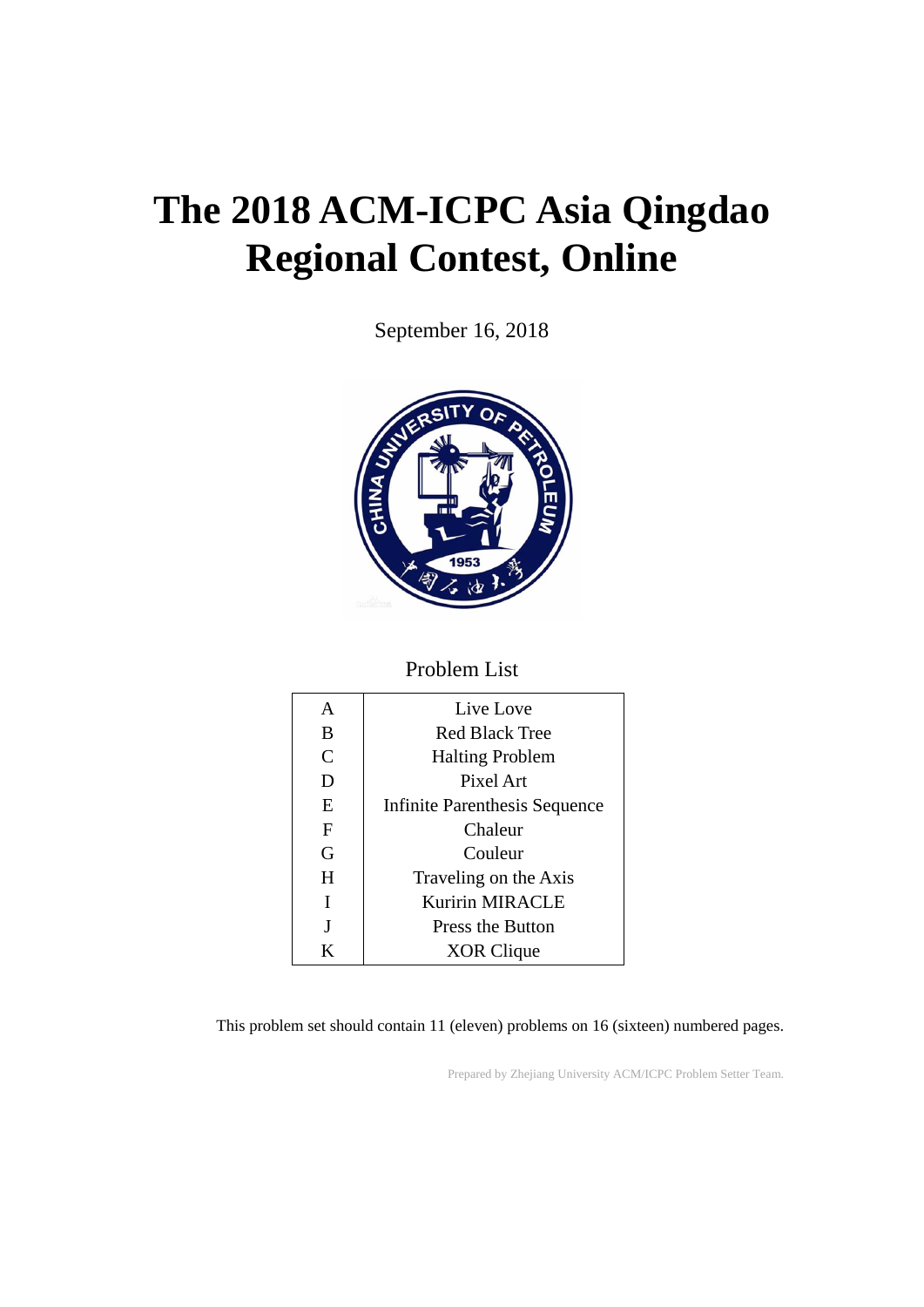# Problem A. Live Love

DreamGrid is playing the music game *Live Love*. He has just finished a song consisting of *n* notes and got a result sequence  $A_1, A_2, \ldots, A_n$  ( $A_i \in \{\text{PERFECT}, \text{NON-PERFECT}\}\)$ ). The score of the song is equal to the *max-combo* of the result sequence, which is defined as the maximum number of continuous PERFECTs in the sequence.

Formally speaking, max-combo $(A)$  = max  $\{k \mid k$  is an integer and there exists an integer *i*  $(1 \leq i \leq n-k+1)$  such that  $A_i = A_{i+1} = A_{i+2} = \cdots = A_{i+k-1} = \text{PERFECT}$ . For completeness, we define  $\max(\emptyset) = 0$ .

As DreamGrid is forgetful, he forgets the result sequence immediately after finishing the song. All he knows is the sequence length *n* and the total number of PERFECTs in the sequence, indicated by *m*. Any possible score *s* he may get must satisfy that there exists a sequence *A′* of length *n* containing exactly *m* PERFECTs and  $(n - m)$  NON-PERFECTs and max-combo $(A') = s$ . Now he needs your help to find the maximum and minimum *s* among all possible scores.

#### Input

There are multiple test cases. The first line of the input contains an integer  $T(1 \leq T \leq 100)$ , indicating the number of test cases. For each test case:

The only line contains two integers *n* and  $m$   $(1 \le n \le 10^3, 0 \le m \le 10^3, m \le n)$ , indicating the sequence length and the number of PERFECTs DreamGrid gets.

### **Output**

For each test case output one line containing two integers *smax* and *smin*, indicating the maximum and minimum possible score.

#### Example

| standard input | standard output |
|----------------|-----------------|
| 5              | 42              |
| 54             | 50 1            |
| 100 50         | 52 1            |
| 252 52         | 0 <sub>0</sub>  |
| 30             | 10 10           |
| 10 10          |                 |

#### **Note**

Let's indicate a PERFECT as *P* and a NON-PERFECT as *N*.

For the first sample test case, the sequence (*P, P, P, P, N*) leads to the maximum score and the sequence (*P, P, N, P, P*) leads to the minimum score.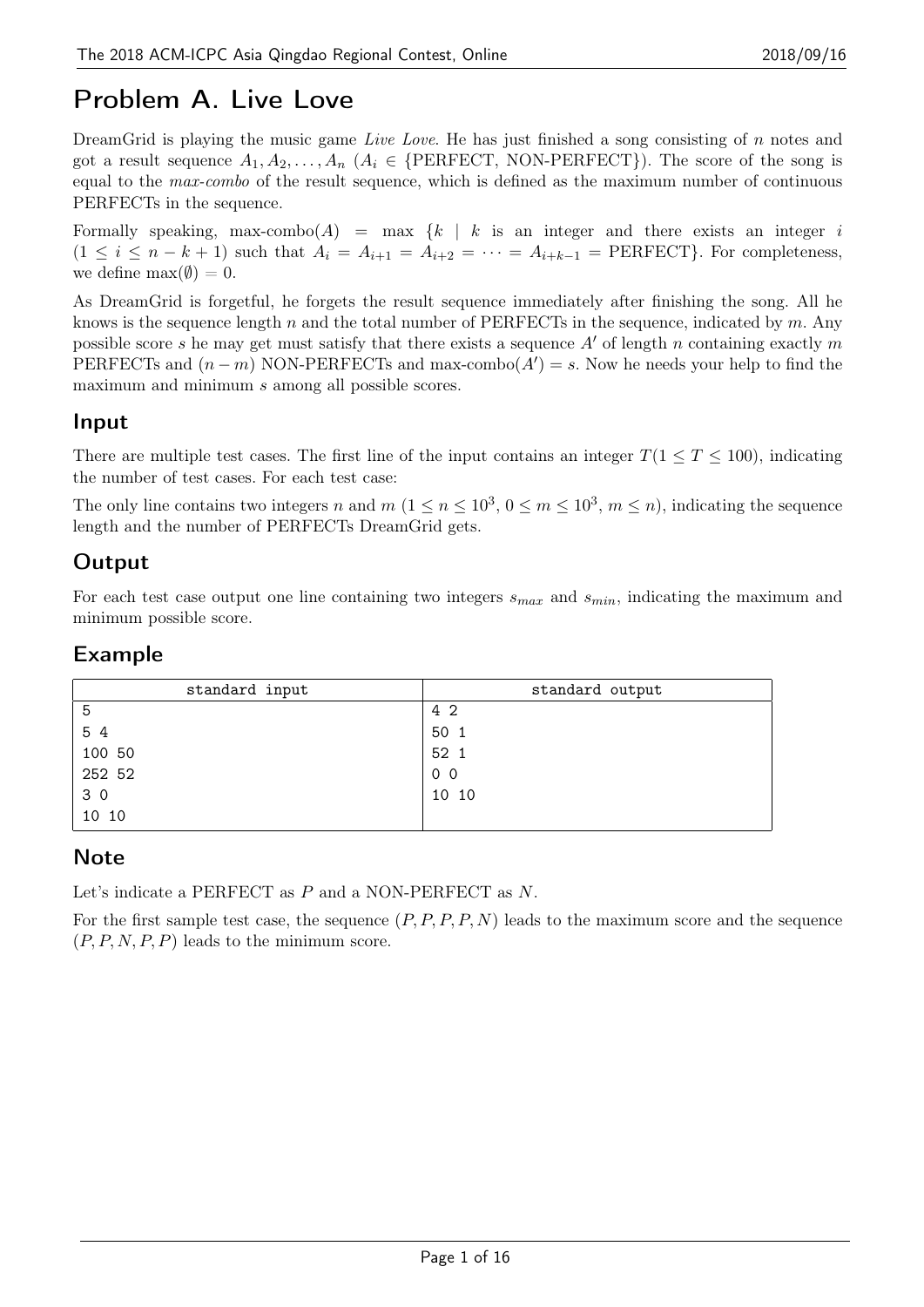# Problem B. Red Black Tree

BaoBao has just found a rooted tree with *n* vertices and (*n −* 1) weighted edges in his backyard. Among the vertices, *m* of them are red, while the others are black. The root of the tree is vertex 1 and it's a red vertex.

Let's define the cost of a red vertex to be 0, and the cost of a black vertex to be the distance between this vertex and its nearest red ancestor.

Recall that

- *•* The length of a path on the tree is the sum of the weights of the edges in this path.
- The distance between two vertices is the length of the shortest path on the tree to go from one vertex to the other.
- *•* Vertex *u* is the ancestor of vertex *v* if it lies on the shortest path between vertex *v* and the root of the tree (which is vertex 1 in this problem).

As BaoBao is bored, he decides to play *q* games with the tree. For the *i*-th game, BaoBao will select  $k_i$  vertices  $v_{i,1}, v_{i,2}, \ldots, v_{i,k_i}$  on the tree and try to minimize the maximum cost of these  $k_i$  vertices by changing at most one vertex on the tree to a red vertex.

Note that

- *•* BaoBao is free to change any vertex among all the *n* vertices to a red vertex, NOT necessary among the  $k_i$  vertiecs whose maximum cost he tries to minimize.
- *•* All the *q* games are independent. That is to say, the tree BaoBao plays with in each game is always the initial given tree, NOT the tree modified during the last game by changing at most one vertex.

Please help BaoBao calculate the smallest possible maximum cost of the given  $k_i$  vertices in each game after changing at most one vertex to a red vertex.

#### Input

There are multiple test cases. The first line of the input is an integer *T*, indicating the number of test cases. For each test case:

The first line contains three integers *n*, *m* and  $q$  ( $2 \le m \le n \le 10^5$ ,  $1 \le q \le 2 \times 10^5$ ), indicating the size of the tree, the number of red vertices and the number of games.

The second line contains *m* integers  $r_1, r_2, \ldots, r_m$  (1 =  $r_1 < r_2 < \cdots < r_m \leq n$ ), indicating the red vertices.

The following  $(n-1)$  lines each contains three integers  $u_i$ ,  $v_i$  and  $w_i$   $(1 \le u_i, v_i \le n, 1 \le w_i \le 10^9)$ , indicating an edge with weight  $w_i$  connecting vertex  $u_i$  and  $v_i$  in the tree.

For the following *q* lines, the *i*-th line will first contain an integer  $k_i$  ( $1 \leq k_i \leq n$ ). Then  $k_i$  integers  $v_{i,1}, v_{i,2}, \ldots, v_{i,k_i}$  follow  $(1 \le v_{i,1} < v_{i,2} < \cdots < v_{i,k_i} \le n)$ , indicating the vertices whose maximum cost BaoBao has to minimize.

It's guaranteed that the sum of *n* in all test cases will not exceed  $10^6$ , and the sum of  $k_i$  in all test cases will not exceed  $2 \times 10^6$ .

### Output

For each test case output *q* lines each containing one integer, indicating the smallest possible maximum cost of the *k<sup>i</sup>* vertices given in each game after changing at most one vertex in the tree to a red vertex.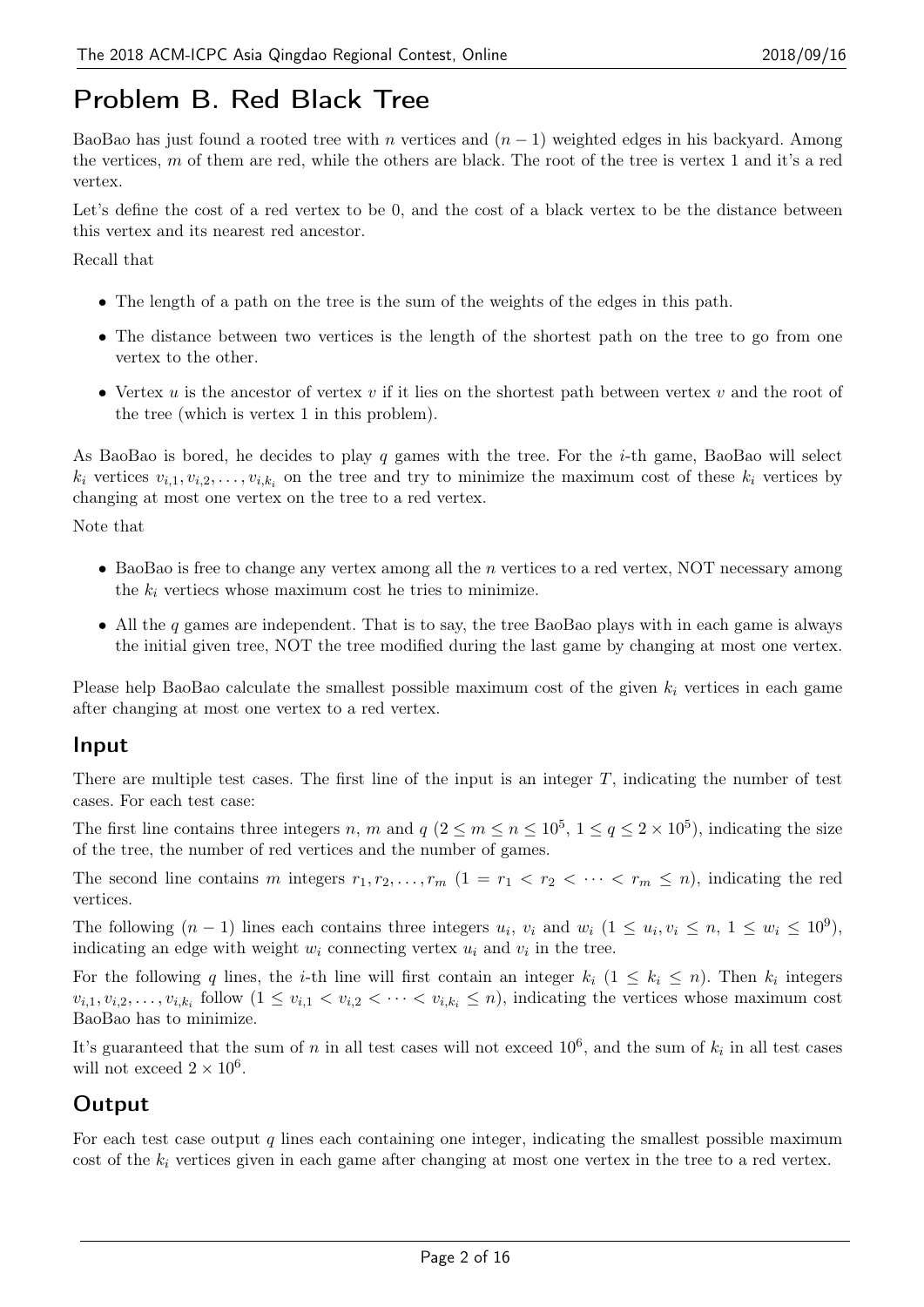| standard input | standard output           |
|----------------|---------------------------|
| $\overline{2}$ | $\sqrt{4}$                |
| 12 2 4         | $\mathbf 5$               |
| 19             | $\ensuremath{\mathsf{3}}$ |
| 121            | $\bf 8$                   |
| 2 3 4          | $\mathsf{O}\xspace$       |
| 3 4 3          | $\mbox{O}$                |
| 3 5 2          | $\mbox{O}$                |
| 262            |                           |
| 6 7 1          |                           |
| 682            |                           |
| 2 9 5          |                           |
| 9 10 2         |                           |
| 9 11 3         |                           |
| 1 12 10        |                           |
| 3 3 7 8        |                           |
| 4 4 5 7 8      |                           |
| 4 7 8 10 11    |                           |
| 3 4 5 12       |                           |
| 3 2 3          |                           |
| $1\,2$         |                           |
| 121            |                           |
| 131            |                           |
| $1\quad1$      |                           |
| $2\ 1\ 2$      |                           |
| 3 1 2 3        |                           |

#### **Note**



The first sample test case is shown above. Let's denote  $C(v)$  as the cost of vertex *v*.

For the 1st game, the best choice is to make vertex 2 red, so that  $C(3) = 4$ ,  $C(7) = 3$  and  $C(8) = 4$ . So the answer is 4.

For the 2nd game, the best choice is to make vertex 3 red, so that  $C(4) = 3$ ,  $C(5) = 2$ ,  $C(7) = 4$  and  $C(8) = 5$ . So the answer is 5.

For the 3rd game, the best choice is to make vertex 6 red, so that  $C(7) = 1, C(8) = 2, C(10) = 2$  and  $C(11) = 3$ . So the answer is 3.

For the 4th game, the best choice is to make vertex 12 red, so that  $C(4) = 8$ ,  $C(5) = 7$  and  $C(12) = 0$ . So the answer is 8.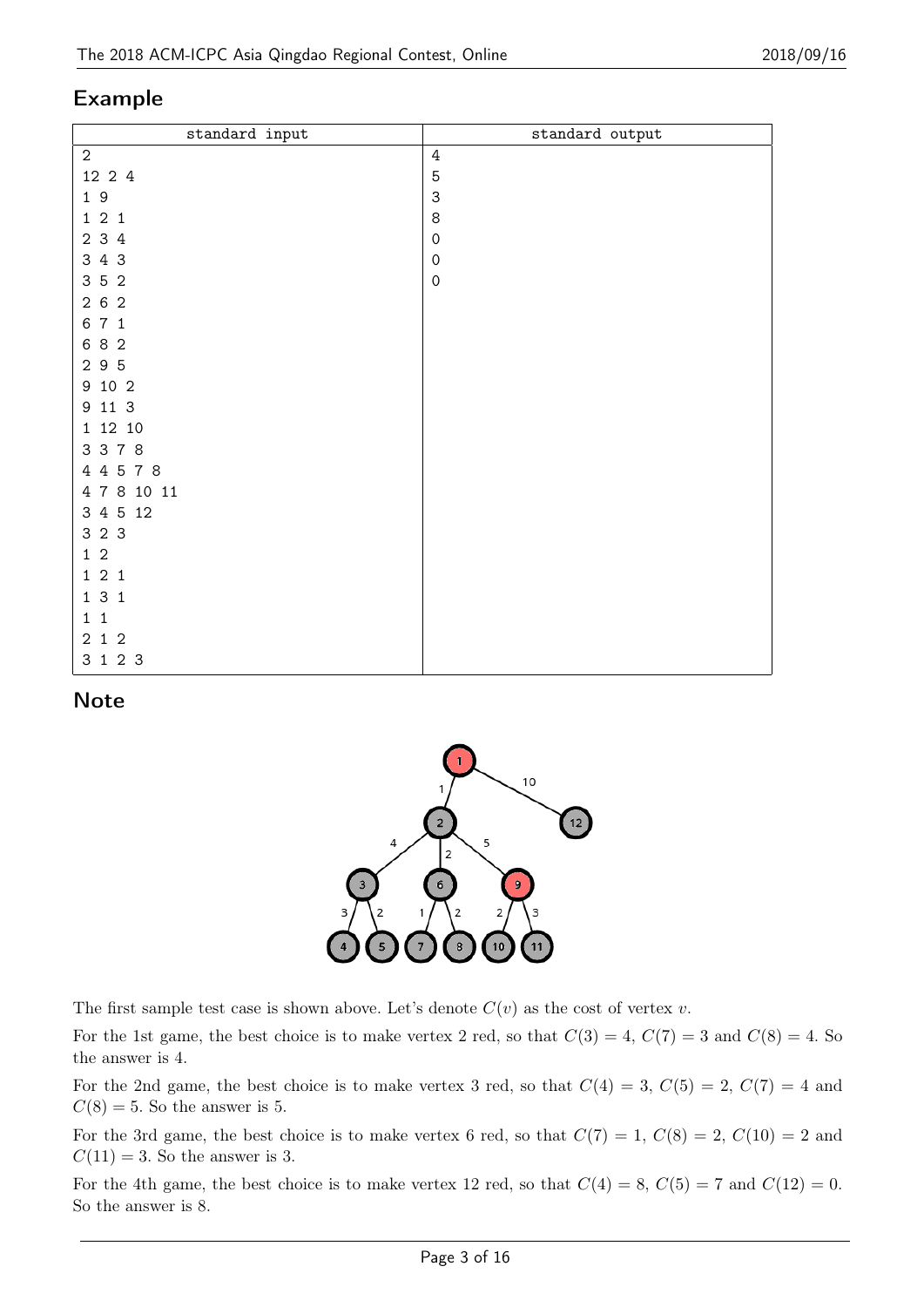# Problem C. Halting Problem

In computability theory, the halting problem is the problem of determining, from a description of an arbitrary computer program, whether the program will finish running (i.e., halt) or continue to run forever.

Alan Turing proved in 1936 that a general algorithm to solve the halting problem cannot exist, but DreamGrid, our beloved algorithm scientist, declares that he has just found a solution to the halting problem in a specific programming language – the Dream Language!

Dream Language is a programming language consists of only 5 types of instructions. All these instructions will read from or write to a 8-bit register *r*, whose value is initially set to 0. We now present the 5 types of instructions in the following table. Note that we denote the current instruction as the *i*-th instruction.

| Instruction | Description                                                                            |
|-------------|----------------------------------------------------------------------------------------|
| add $v$     | Add v to the register r. As r is a 8-bit register, this instruction actually           |
|             | calculates $(r + v)$ mod 256 and stores the result into r, i.e. $r \leftarrow (r + v)$ |
|             | mod 256. After that, go on to the $(i + 1)$ -th instruction.                           |
| beq v $k$   | If the value of $r$ is equal to $v$ , jump to the $k$ -th instruction, otherwise go    |
|             | on to the $(i + 1)$ -th instruction.                                                   |
| bne $v k$   | If the value of $r$ isn't equal to $v$ , jump to the $k$ -th instruction, otherwise    |
|             | go on to the $(i + 1)$ -th instruction.                                                |
| blt $v k$   | If the value of r is strictly smaller than $v$ , jump to the k-th instruction,         |
|             | otherwise go on to the $(i + 1)$ -th instruction.                                      |
| bgt v $k$   | If the value of r is strictly larger than $v$ , jump to the k-th instruction,          |
|             | otherwise go on to the $(i + 1)$ -th instruction.                                      |

A Dream Language program consisting of *n* instructions will always start executing from the 1st instruction, and will only halt (that is to say, stop executing) when the program tries to go on to the  $(n+1)$ -th instruction.

As DreamGrid's assistant, in order to help him win the Turing Award, you are asked to write a program to determine whether a given Dream Language program will eventually halt or not.

#### Input

There are multiple test cases. The first line of the input is an integer *T*, indicating the number of test cases. For each test case:

The first line contains an integer  $n (1 \le n \le 10^4)$ , indicating the number of instructions in the following Dream Language program.

For the following *n* lines, the *i*-th line first contains a string  $s$  ( $s \in \{\text{``add''}, \text{``bed''}, \text{``but''}, \text{``but''}, \text{``by''}\}\)$ , indicating the type of the *i*-th instruction of the program.

- If *s* equals to "add", an integer *v* follows  $(0 \le v \le 255)$ , indicating the value added to the register;
- Otherwise, two integers *v* and *k* follow  $(0 \le v \le 255, 1 \le k \le n)$ , indicating the condition value and the destination of the jump.

It's guaranteed that the sum of  $n$  of all test cases will not exceed  $10<sup>5</sup>$ .

#### Output

For each test case output one line. If the program will eventually halt, output "Yes" (without quotes); If the program will continue to run forever, output "No" (without quotes).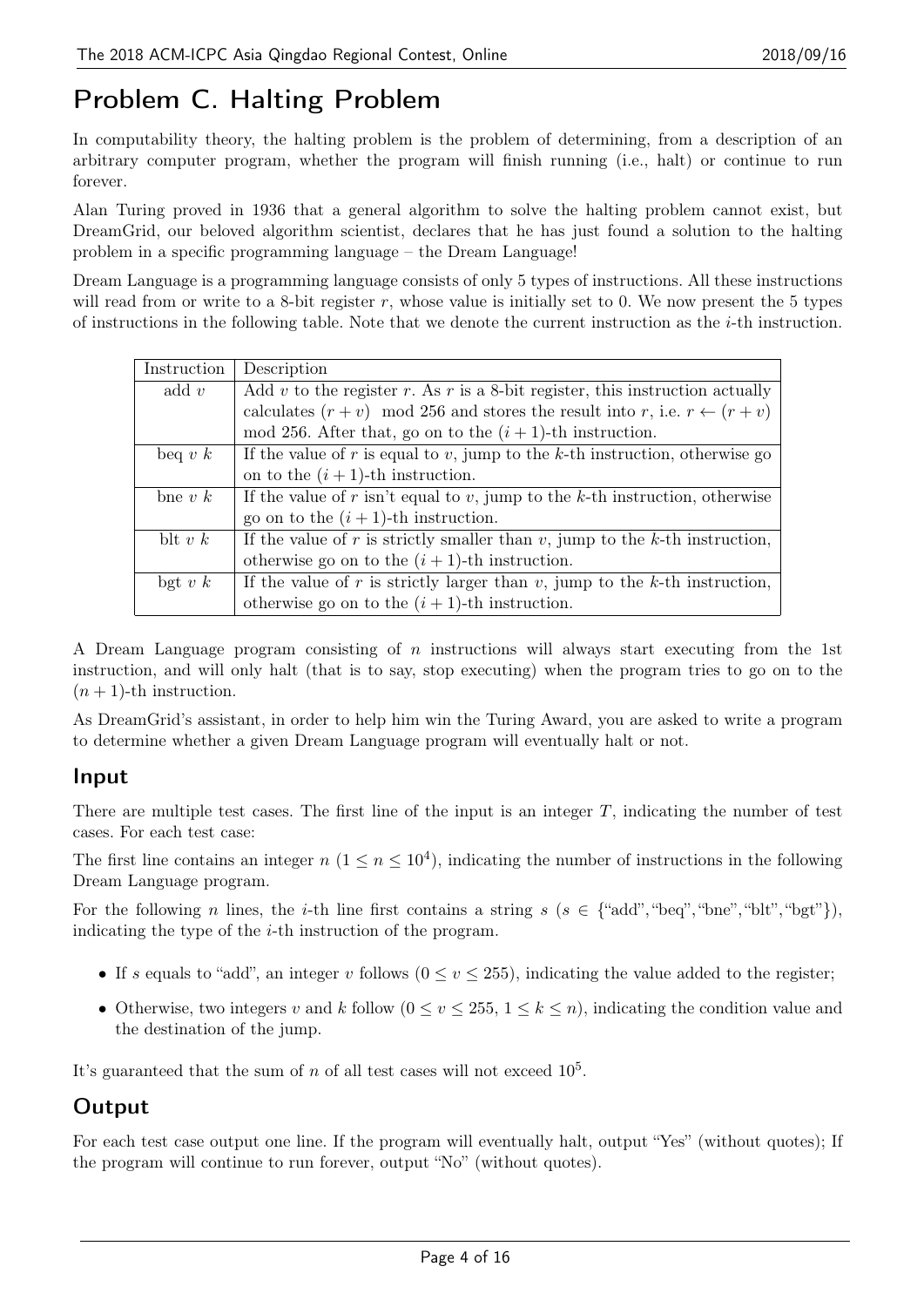| standard input | standard output |
|----------------|-----------------|
| $\sqrt{4}$     | Yes             |
| $\mathbf{2}$   | Yes             |
| add 1          | No              |
| blt 5 1        | No              |
| 3              |                 |
| add 252        |                 |
| add 1          |                 |
| bgt 252 2      |                 |
| $\overline{2}$ |                 |
| add 2          |                 |
| bne 7 1        |                 |
| 3              |                 |
| add 1          |                 |
| bne 252 1      |                 |
| beq 252 1      |                 |

#### **Note**

For the second sample test case, note that *r* is a 8-bit register, so after four "add 1" instructions the value of *r* will change from 252 to 0, and the program will halt.

For the third sample test case, it's easy to discover that the value of *r* will always be even, so it's impossible for the value of *r* to be equal to 7, and the program will run forever.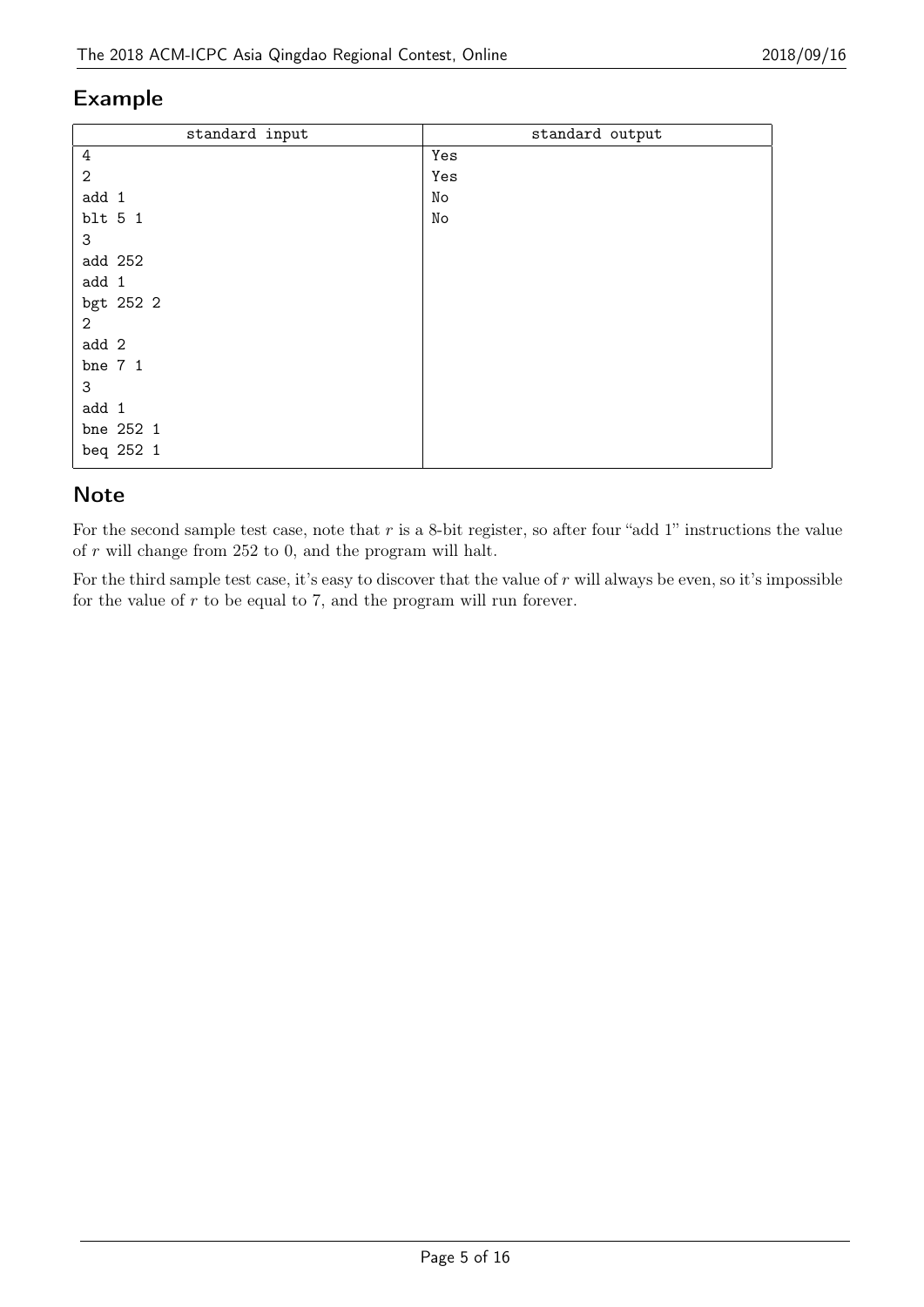# Problem D. Pixel Art

DreamGrid is creating a piece of pixel art on a grid of *n* rows and *m* columns where all the cells are initially white. As a beginner pixel artist, he can only paint horizontal or vertical lines on the grid.

Let's denote the cell on the *i*-th row and the *j*-th column as  $(i, j)$ . Formally speaking,

- A horizontal line  $(r, c_1, c_2)$  where  $c_1 \leq c_2$  consists of all the cells  $(i, j)$  satisfying  $i = r$  and  $c_1 \leq j \leq c_2$ ;
- A vertical line  $(c, r_1, r_2)$  where  $r_1 \leq r_2$  consists of all the cells  $(i, j)$  satisfying  $j = c$  and  $r_1 \leq i \leq r_2$ ;
- *•* By painting a line on the grid, DreamGrid will turn all the cells in that line into black cells.

After some time, DreamGrid has left *k* non-intersecting lines on the grid. As DreamGrid is also an enthusiast for competitive programming, he is interested in the mathematical properties of his artwork as well.

Let  $G_i$  be the sub-grid containing the the first *i* rows of the original  $n \times m$  grid. We denote  $s_i$  as the number of black cells in *G<sup>i</sup>* and *c<sup>i</sup>* as the number of black connected components in *G<sup>i</sup>* . Can you help DreamGrid calculate the value of  $s_i$  and  $c_i$  for all  $1 \leq i \leq n$ , so that he can have a deeper insight into his artwork?

Note that in this problem, two black cells  $(r_a, c_a)$  and  $(r_b, c_b)$  are in the same connected component, if there exists a sequence of black cells  $(r_1, c_1), (r_2, c_2), \ldots, (r_k, c_k)$  such that  $r_1 = r_a, c_1 = c_a, r_k = r_b, c_k = c_b$ and for all  $1 \leq i \leq k$ ,  $(r_i, c_i)$  and  $(r_{i+1}, c_{i+1})$  share an edge.

### Input

There are multiple test cases. The first line of the input contains an integer *T*, indicating the number of test cases. For each test case:

The first line contains three integers *n*, *m* and  $k$  ( $1 \leq n, m, k \leq 10^5$ ), indicating the number of rows and the number of columns of the grid, and the number of lines DreamGrid has painted.

The following k lines each contains four integers  $r_1, c_1, r_2, c_2$   $(1 \le r_1 \le r_2 \le n, 1 \le c_1 \le c_2 \le m, r_1 = r_2$ or  $c_1 = c_2$ ) indicating the lines DreamGrid painted on the grid.

- $r_1 = r_2$  indicates that DreamGrid has painted a horizontal line  $(r_1, c_1, c_2)$ ;
- $c_1 = c_2$  indicates that DreamGrid has painted a vertical line  $(c_1, r_1, r_2)$ ;
- It's possible that both  $r_1 = r_2$  and  $c_1 = c_2$  hold, indicating that DreamGrid has turned the cell  $(r_1, c_1)$  to a black cell.

It's guaranteed that

- No two lines in the same test case will intersect. Two lines intersect if there exists a cell which is contained in both lines;
- Neither the sum of *n* nor the sum of *k* of all test cases will exceed  $5 \times 10^5$ . Note that there is no guarantee on the sum of *m*.

## **Output**

For each test case output *n* lines where the *i*-th line contains two integers  $s_i$  and  $c_i$  separated by a space, indicating the number of black cells and the number of black connected components in the first *i* rows of the grid.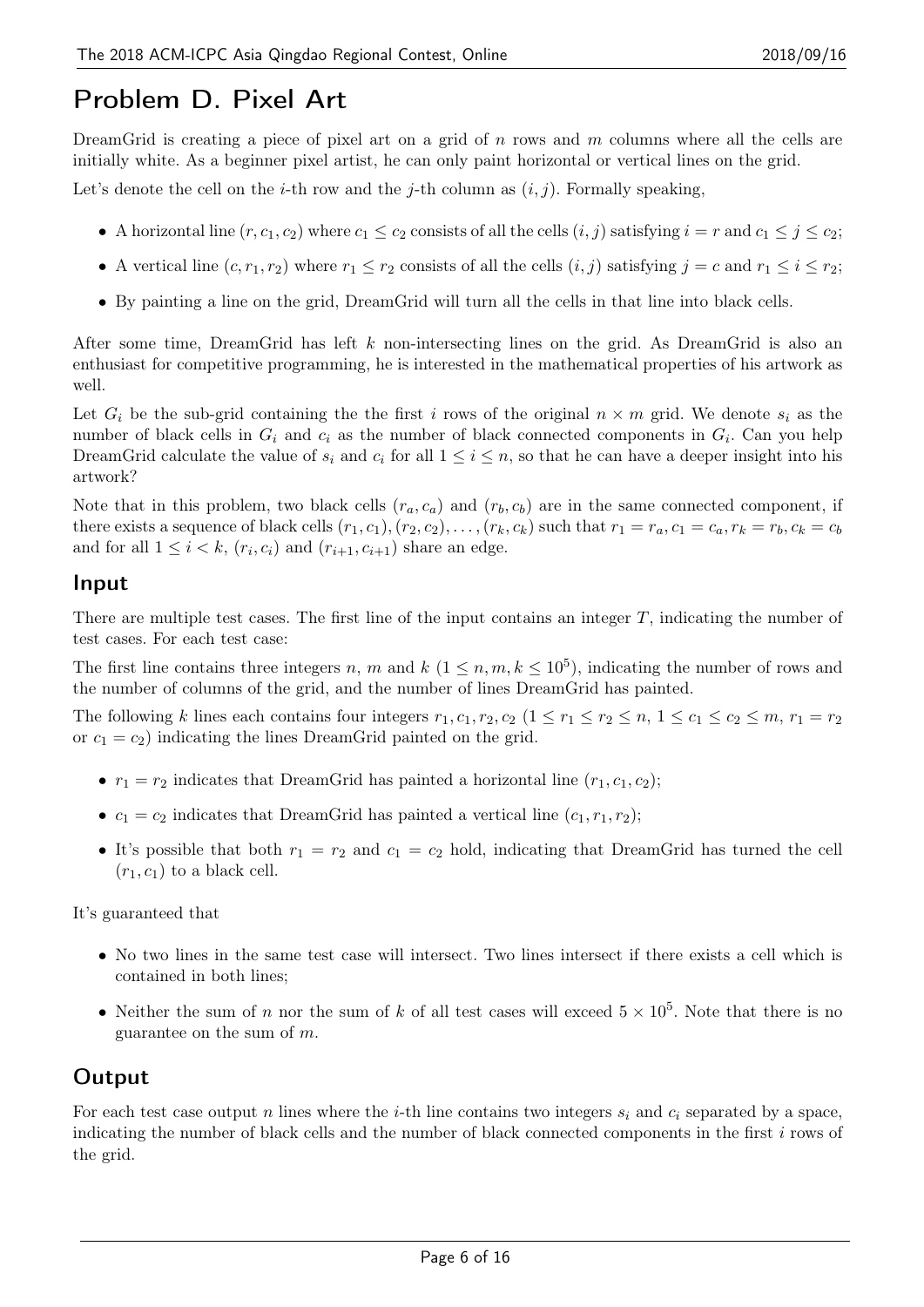| standard input | standard output   |
|----------------|-------------------|
| 3              | 2 <sub>1</sub>    |
| 2 5 2          | 5 2               |
| 1 1 1 2        | 3 <sub>1</sub>    |
| 2 3 2 5        | 6<br>$\mathbf{1}$ |
| 2 5 2          | 3 <sub>1</sub>    |
| 1 1 1 3        | 4 <sub>1</sub>    |
| 2 3 2 5        | 6 2               |
| 3 3 3          |                   |
| 1 1 1 2        |                   |
| 3 1 3 2        |                   |
| 1 3 2 3        |                   |

#### **Note**

The following image illustrates the sample test cases. The number in the cell indicates the index of the corresponding line.



For the third sample test case, it's obvious that there are 3 black cells and 1 black connected components in the first row, 4 black cells and 1 black connected components in the first two rows, and 6 black cells and 2 black connected components in all the three rows. So the answer is "3 1", "4 1" and "6 2".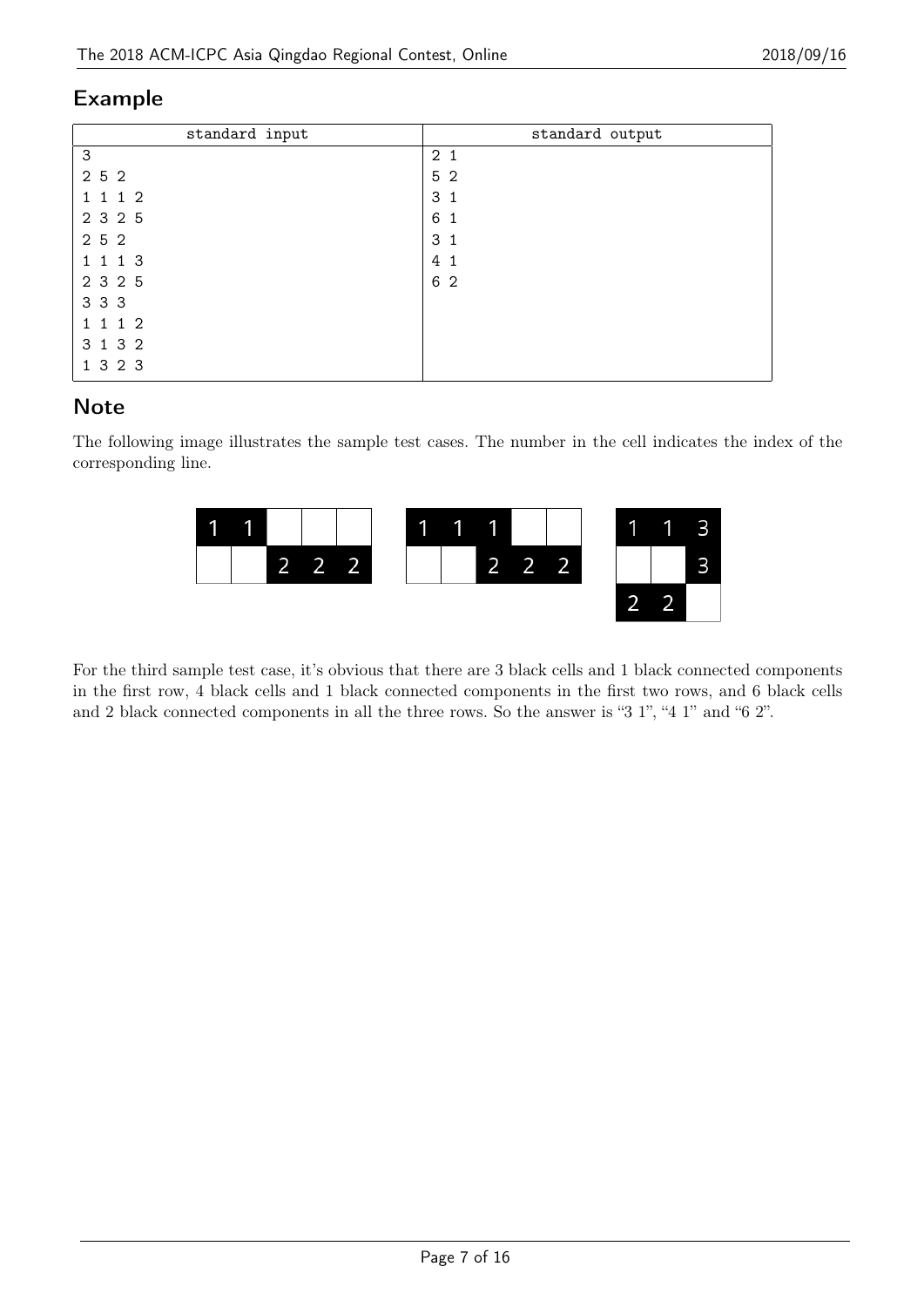# Problem E. Infinite Parenthesis Sequence

BaoBao has just found a sequence  $A = a_0, a_1, \ldots, a_{n-1}$  of length  $n$  in his left pocket. Each element  $a_i$  in this sequence is either a left parenthesis '(' or a right parenthesis ')'. As BaoBao dislikes short sequences, he decides to make the sequence infinitely long!

Let's denote  $b_i$  as the element in the *i*-th position of the infinite parenthesis sequence *B*. As *B* is an infinite sequence, *i* can be positive, zero, or even negative! To derive *B* from *A*, one can use the following equations:

$$
\begin{cases} b_i = a_i & \text{if } 0 \le i < n \\ b_i = b_{i-n} & \text{if } i \ge n \\ b_i = b_{i+n} & \text{if } i < 0 \end{cases}
$$

As BaoBao is bored, he also crafts a generator to generate an infinite number of parenthesis sequences from sequence *B*! Denote  $B^k$  ( $k \geq 1$ ) as the *k*-th infinite sequence generated by the generator and  $b_i^k$  as the element in the *i*-th position of sequence  $B^k$ . For completeness, we define  $B^0 = B$ . One can derive  $B^k$ from  $B^{k-1}$  using the following equations:

$$
\begin{cases} b_i^k=b_{i+1}^{k-1} & \text{if } b_i^{k-1}=\text{`}(\text{'}\\ b_i^k=b_{i-1}^{k-1} & \text{if } b_i^{k-1}=\text{'}\text{)}` \end{cases}
$$

To obtain a deeper insight of the sequence, BaoBao would like to calculate the number of left parenthesis ('in the continuous subsequence  $b_l^k, b_{l+1}^k, b_{l+2}^k, \ldots, b_{r-1}^k, b_r^k$  of  $B^k$ . Please write a program to help him calculate the answer.

#### Input

There are multiple test cases. The first line of the input contains an integer *T*, indicating the number of test cases. For each test case:

The first line contains a string  $s$   $(1 \leq |s| \leq 10^5, s_i \in \{ (1, 0, 0) \}$  indicating the sequence *A*. The *i*-th character  $s_i$  in  $s$  indicates the value of  $a_{i-1}$ .

The second line contains an integer  $q$  ( $1 \leq q \leq 10^5$ ), indicating the number of queries.

For the following *q* lines, each line contains three integers *k*, *l* and  $r$  ( $0 \le k \le 10^9$ ,  $-10^9 \le l \le r \le 10^9$ ), indicating a query.

It's guaranteed that neither the sum of  $|s|$  nor the sum of  $q$  of all test cases will exceed  $10^6$ .

#### Output

For each query output one line containing one integer, indicating the number of left parenthesis '(' in the continuous subsequence  $b_l^k, b_{l+1}^k, b_{l+2}^k, \ldots, b_{r-1}^k, b_r^k$  of  $B^k$ .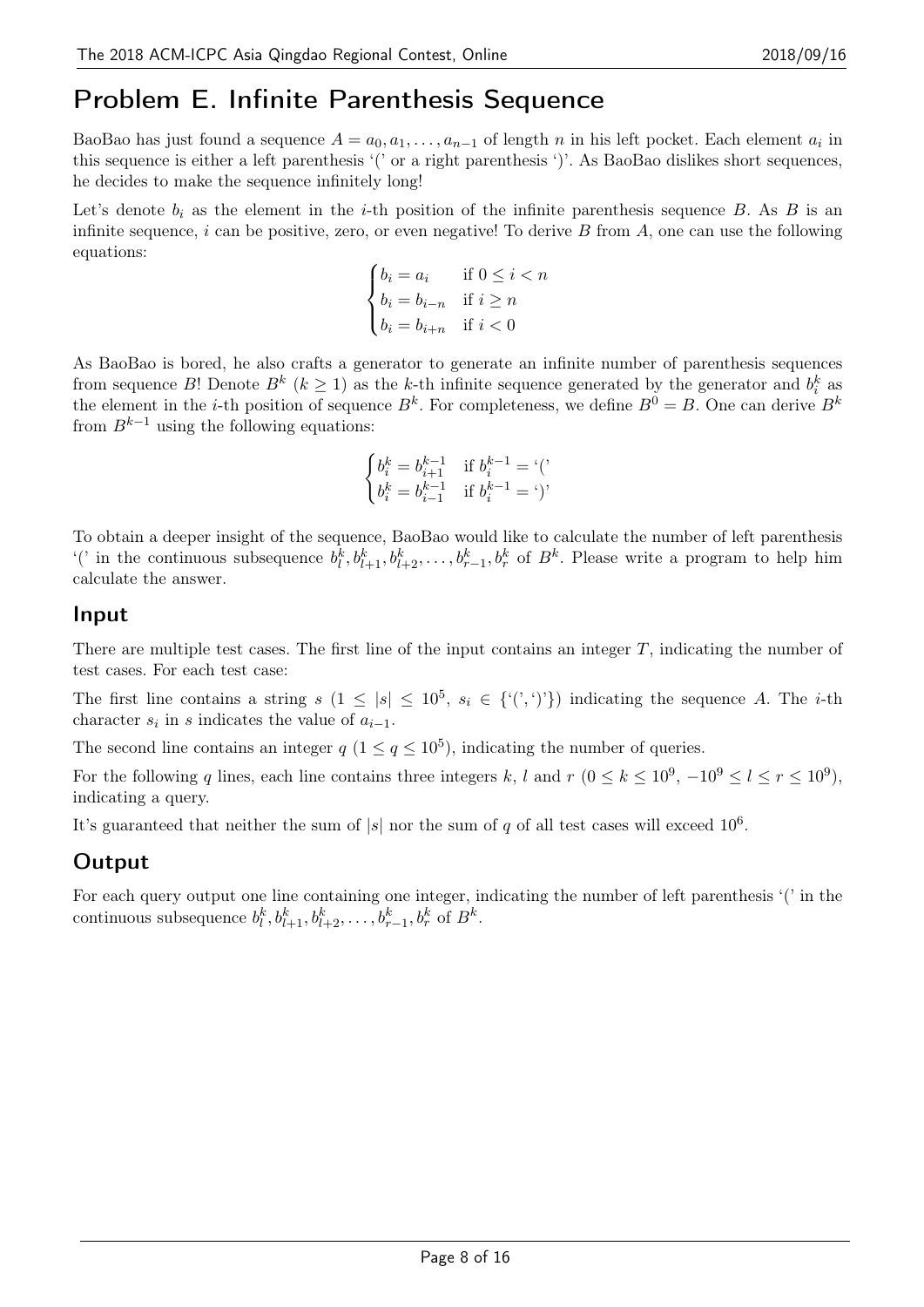| standard input  | standard output |
|-----------------|-----------------|
| 3               | $\sqrt{3}$      |
| (()             | 3               |
| 3               | $\mathbf 0$     |
| $0 -32$         | 4               |
| $1 - 23$        | 1               |
| 200             | 1               |
| ))()            | 7345            |
| 3               | 623             |
| $0 -34$         | 45              |
| 2 1 3           | 3               |
| $3 - 4 - 1$     |                 |
| ))()()()        |                 |
| 4               |                 |
| 1234 -5678 9012 |                 |
| 123 -456 789    |                 |
| 12 - 34 56      |                 |
| $1 - 23$        |                 |

### **Note**

In the following explanation, the value of  $b_0^k$  is marked in *bold and italics*.

For the first sample test case, we have  $B^0 = ...(())(())(())..., B^1 = ...(())(())(())...$  and  $B^2 = ...(())(())(())$ ...)()(*)*()()()(..., so the answer is 3, 3 and 0.

For the second sample test case, we have  $B^0 = ...$ )((*)*(*(*)((*)*((*)*(()((*i*).,  $B^1 = ...$ ((*)*((*)*(()(()()()()...,  $B^2 =$ ...)())(*)*()()()()()... and  $B^3 = ...$ ()()()()()())..., so the answer is 4, 1 and 1.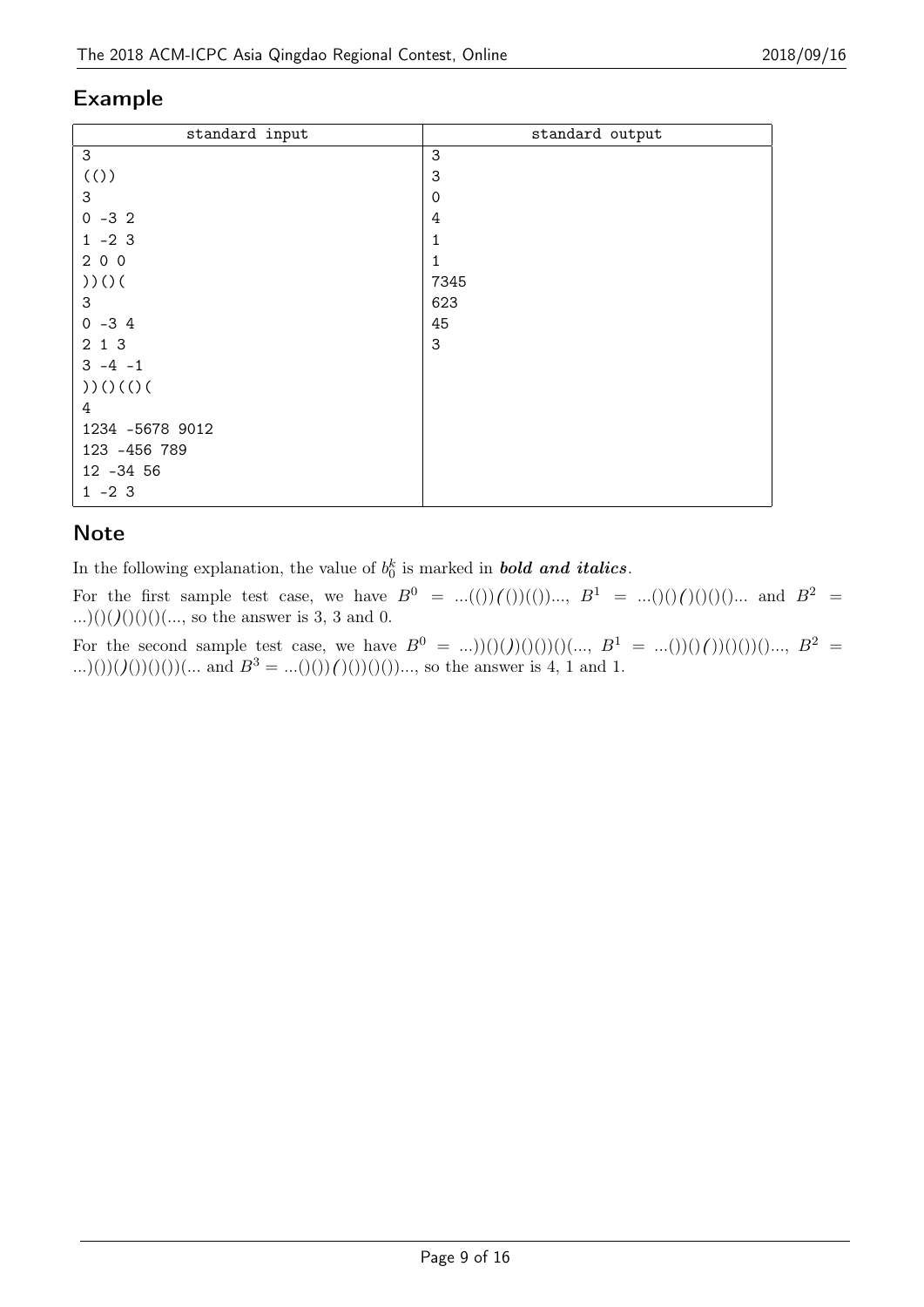# Problem F. Chaleur

DreamGrid has *n* friends which are conveniently numbered from 1 to *n*. They can be divided into two groups (possibly empty) such that:

- *•* Every pair of friends in the first group have to know each other.
- *•* Every pair of friends in the second group must not know each other.

Now, given the pairs of friends who know each other, DreamGrid would like to know the number of ways to find a group of friends with maximum size such that every pair of friends in the group have to know each other, and he would also like to know the number of ways to find a group of friends with maximum size such that every pair of friends in the group must not know each other.

#### Input

There are multiple test cases. The first line of input contains an integer *T*, indicating the number of test cases. For each test case:

The first line contains two integers *n* and  $m$   $(1 \le n \le 10^5, 0 \le m \le 10^5)$  – the number of friends and the number of pairs of friends who know each other.

The *i*-th of the following m lines contains two integers  $a_i$  and  $b_i$   $(1 \le a_i, b_i \le n, a_i \ne b_i)$ , which denotes that the  $a_i$ -th friend and the  $b_i$ -th friend know each other. Note that every unordered pair of  $(a, b)$  will appear at most once.

It is guaranteed that neither the sum of all *n* nor the sum of all *m* exceeds  $2 \times 10^6$ .

#### **Output**

For each test case, output two integers separated by a single space.

The first integer indicates the number of ways to find a group of friends with maximum size such that every pair of friends in the this group have to know each other.

The second integer indicates the number of ways to find a group of friends with maximum size such that every pair of friends in the group must not know each other.

### Example

| standard input | standard output |
|----------------|-----------------|
| 3              | 2 <sub>1</sub>  |
| 3 <sub>2</sub> | 14              |
| 1 <sub>2</sub> | $1\,2$          |
| 2 3            |                 |
| 6 6            |                 |
| 1 <sub>2</sub> |                 |
| 2 3            |                 |
| 13             |                 |
| 14             |                 |
| 2 5            |                 |
| 36             |                 |
| 4 1            |                 |
| $1\quad2$      |                 |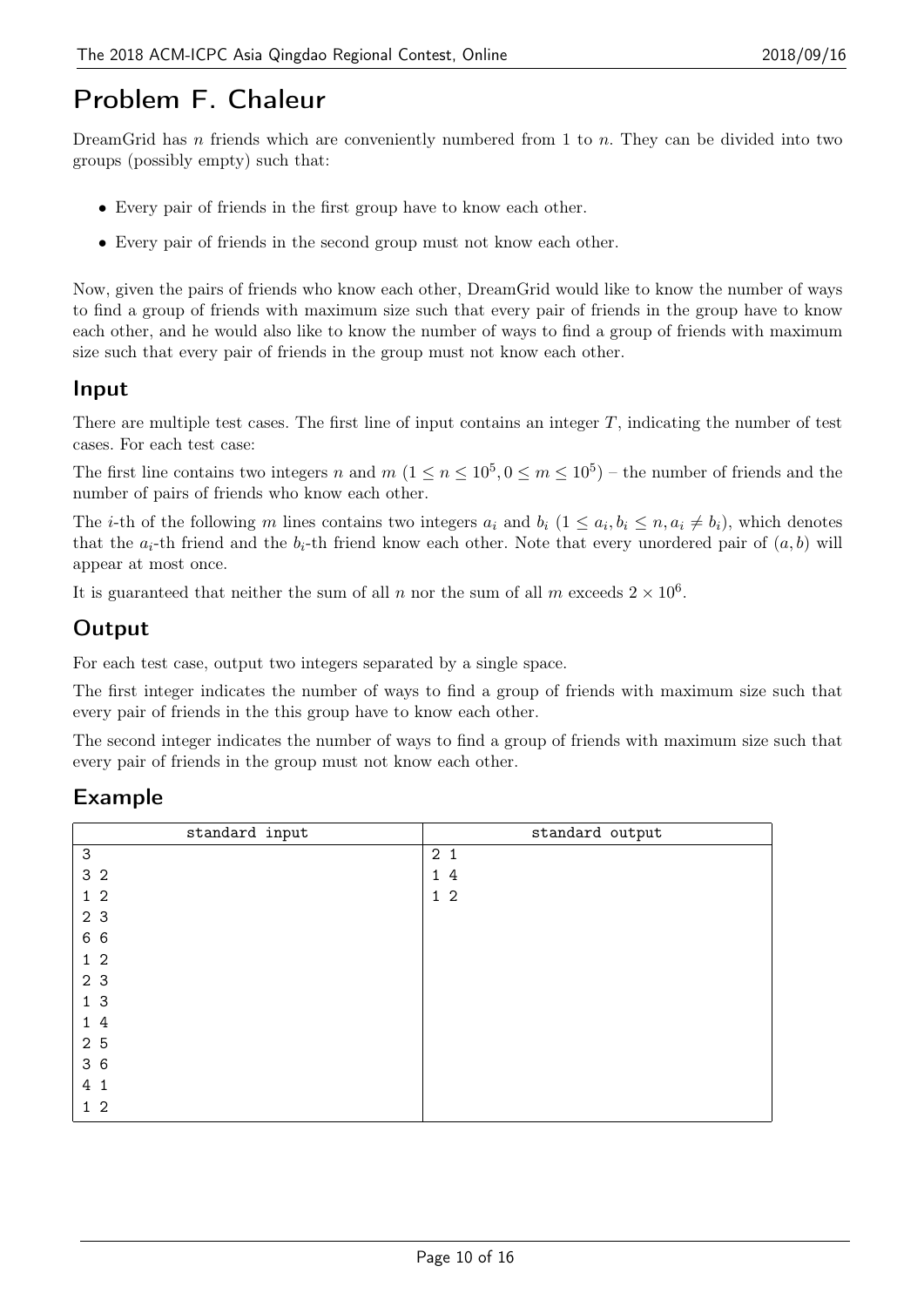# Problem G. Couleur

DreamGrid has an array of *n* integers. On this array he can perform the following operation: choose an element that was not previously chosen and mark it as unavailable. DreamGrid would like to perform exactly *n* operations until all the elements are marked.

DreamGrid defines the cost of a subarray as the number of inversions in the subarray. Before performing an operation, DreamGrid would like to know the maximum cost of a subarray that doesn't contain any unavailable elements.

Recall that a subarray  $a_l, a_{l+1}, \ldots, a_{r-1}, a_r$  is a **contiguous** subpart of the original array where  $1 \leq l \leq r \leq n$ . An inversion in a subarray  $a_l, a_{l+1}, \ldots, a_{r-1}, a_r$  is a pair of indices  $(i, j)$   $(l \leq i < j \leq r)$ such that the inequality  $a_i > a_j$  holds.

#### Input

There are multiple test cases. The first line of input contains an integer *T*, indicating the number of test cases. For each test case:

The first line contains a single integer  $n (1 \le n \le 10^5)$  – the length of the array.

The second line contains the *n* values of the array  $a_1, a_2, ..., a_n$  ( $1 \le a_i \le n$ ).

The third line contains a permutation  $p_1, p_2, \ldots, p_n$ , representing the indices of the elements chosen for the operations in order.

Note that the permutation is encrypted and you can get the real permutation using the following method: Let  $z_i$  be the answer before the *i*-th operation. The actual index of the *i*-th operation is  $p_i \oplus z_i$  where  $\oplus$ is bitwise exclusive or operator.

It is guaranteed that the sum of all  $n$  does not exceed  $10^6$ .

#### Output

For each test case, output *n* integers  $z_1, z_2, \ldots, z_n$  in a single line seperated by one space, where  $z_i$  is the answer before the *i*-th operation.

Please, DO NOT output extra spaces at the end of each line, or your answer may be considered incorrect!

#### Example

| standard input                        | standard output                    |
|---------------------------------------|------------------------------------|
| 3                                     | 70000                              |
| 5                                     | 20 11 7 2 0 0 0 0 0 0              |
| 4 3 1 1 1                             | 42 31 21 14 14 4 1 1 1 0 0 0 0 0 0 |
| 5 4 5 3 1                             |                                    |
| 10                                    |                                    |
| 9714785748                            |                                    |
| 21 8 15 5 9 2 4 5 10 6                |                                    |
| 15                                    |                                    |
| 4 8 8 1 12 1 10 14 7 14 2 9 13 10 3   |                                    |
| 37 19 23 15 7 2 10 15 2 13 4 5 8 7 10 |                                    |

#### **Note**

The decoded permutation of each test case is *{*2*,* 4*,* 5*,* 3*,* 1*}*, *{*1*,* 3*,* 8*,* 7*,* 9*,* 2*,* 4*,* 5*,* 10*,* 6*}* and *{*15*,* 12*,* 2*,* 1*,* 9*,* 6*,* 11*,* 14*,* 3*,* 13*,* 4*,* 5*,* 8*,* 7*,* 10*}*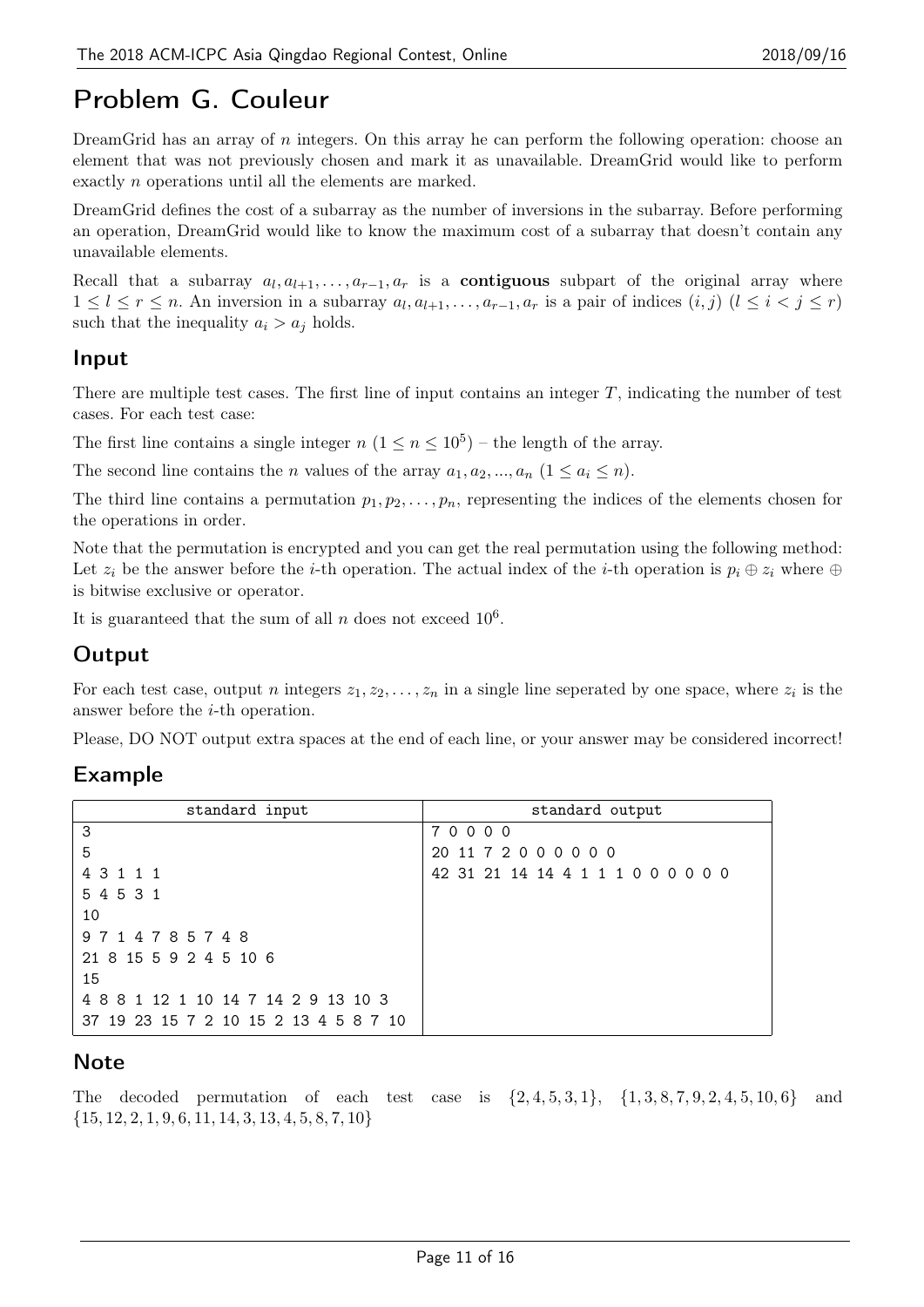# Problem H. Traveling on the Axis

BaoBao is taking a walk in the interval [0*, n*] on the number axis, but he is not free to move, as at every point  $(i-0.5)$  for all  $i \in [1, n]$ , where *i* is an integer, stands a traffic light of type  $t_i$   $(t_i \in \{0, 1\})$ .

BaoBao decides to begin his walk from point *p* and end his walk at point *q* (both *p* and *q* are integers, and  $p < q$ ). During each unit of time, the following events will happen in order:

- 1. Let's say BaoBao is currently at point x, he will then check the traffic light at point  $(x + 0.5)$ . If the traffic light is green, BaoBao will move to point  $(x + 1)$ ; If the traffic light is red, BaoBao will remain at point *x*.
- 2. All the traffic lights change their colors. If a traffic light is currently red, it will change to green; If a traffic light is currently green, it will change to red.

A traffic light of type 0 is initially red, and a traffic light of type 1 is initially green.

Denote  $t(p, q)$  as the total units of time BaoBao needs to move from point p to point q. For some reason, BaoBao wants you to help him calculate

$$
\sum_{p=0}^{n-1} \sum_{q=p+1}^{n} t(p,q)
$$

where both *p* and *q* are integers. Can you help him?

#### Input

There are multiple test cases. The first line of the input contains an integer *T*, indicating the number of test cases. For each test case:

The first and only line contains a string  $s(1 \leq |s| \leq 10^5, |s| = n, s_i \in \{0, 1\}$  for all  $1 \leq i \leq |s|$ , indicating the types of the traffic lights. If  $s_i = '0'$ , the traffic light at point  $(i - 0.5)$  is of type 0 and is initially red; If  $s_i = '1'$ , the traffic light at point  $(i - 0.5)$  is of type 1 and is initially green.

It's guaranteed that the sum of  $|s|$  of all test cases will not exceed  $10^6$ .

### **Output**

For each test case output one line containing one integer, indicating the answer.

#### Example

| standard input | standard output |
|----------------|-----------------|
| З              | 12              |
| 101            | 15              |
| 011            | 43              |
| 11010          |                 |

### **Note**

For the first sample test case, it's easy to calculate that  $t(0,1) = 1$ ,  $t(0,2) = 2$ ,  $t(0,3) = 3$ ,  $t(1,2) = 2$ ,  $t(1,3) = 3$  and  $t(2,3) = 1$ , so the answer is  $1 + 2 + 3 + 2 + 3 + 1 = 12$ .

For the second sample test case, it's easy to calculate that  $t(0, 1) = 2$ ,  $t(0, 2) = 3$ ,  $t(0, 3) = 5$ ,  $t(1, 2) = 1$ ,  $t(1,3) = 3$  and  $t(2,3) = 1$ , so the answer is  $2 + 3 + 5 + 1 + 3 + 1 = 15$ .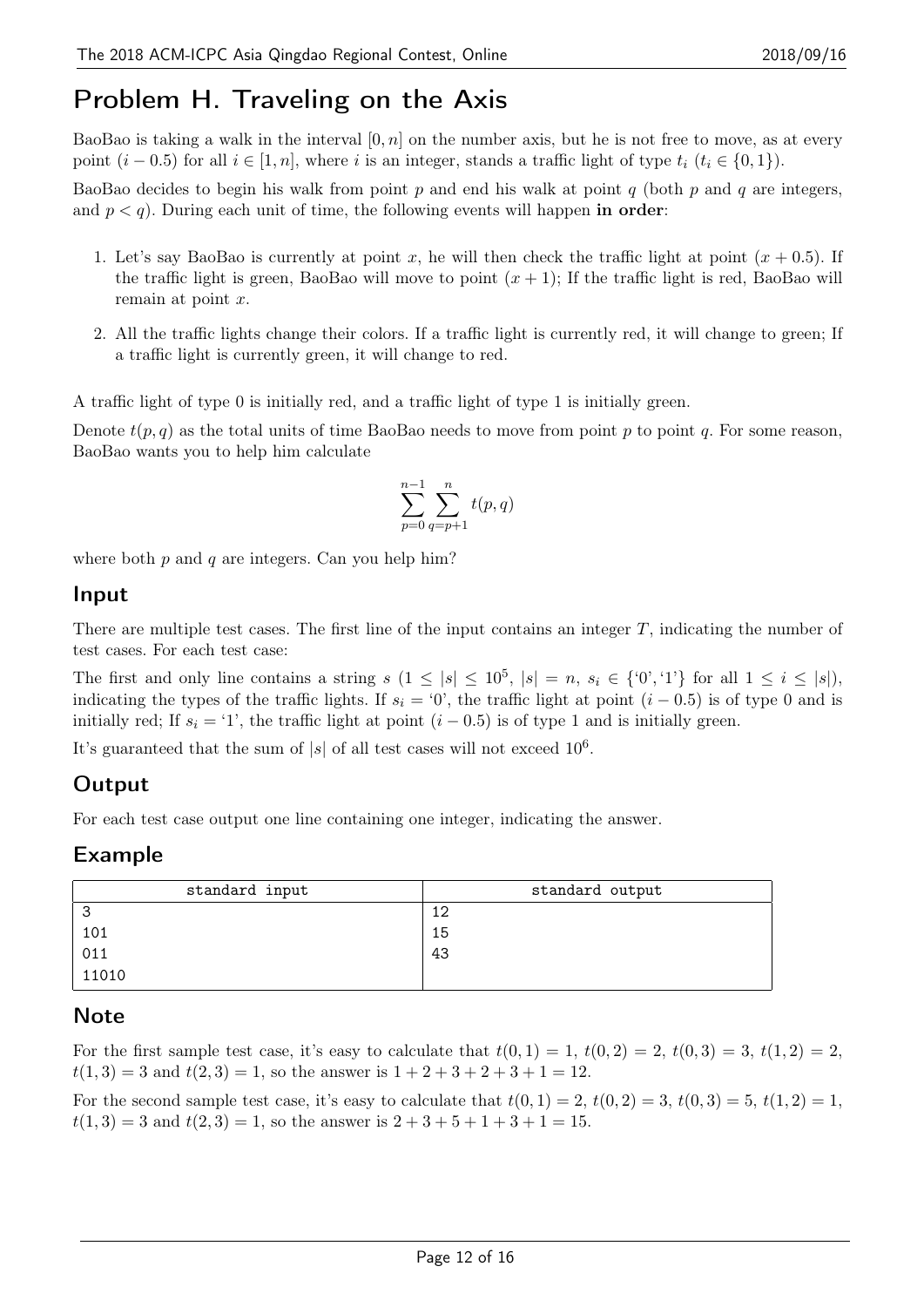# Problem I. Kuririn MIRACLE

As we know, DreamGrid is a master of planning algorithm. Recently, a new type of autonomous car appears in Gridland. With the shape of a circle, the car can move in any direction. Being interested in this car, DreamGrid decides to design a specific path planning algorithm for it. Here is the first case he wants to solve.

Consider two cars on the two-dimensional plane with the same radius of *r*. We now want to move the center of the first car from  $(0,0)$  to  $(d,0)$ , where *d* is positive. The second car, starting its move with its center located at  $(2r, 0)$ , can be considered as an obstacle moving towards the positive direction of the x-axis with a constant speed of *v*. Luckily, after installing a new engine, the first car can move twice as fast as the obstacle car, which means the maximum speed of the first car can be 2*v*.

DreamGrid wants to know the shortest time needed to move the first car to the end point without colliding with the second car. That is to say, before arriving at the end point, the circle representing the first car can't intersect with (but can be tangent to) the circle representing the second car.

As DreamGrid is too busy, you are asked to solve this simple problem for him. Of course, if you successfully solve this problem, you will get a brand-new autonomous car in the Gridland!

#### Input

There are multiple test cases. The first line of the input is an integer  $T(1 \leq T \leq 1000)$ , indicating the number of test cases. For each test case:

The only line contains three real numbers  $v, r, d$  ( $1 \le v, r \le 10, 1 \le d \le 100$ ) with at most two digits after the decimal point, indicating the radius of the car, the speed of the obstacle car and the distance between the start point and end point.

# **Output**

For each test case output one line, indicating the shortest time for the first car to arrive the end point without colliding with the second car. Your answer will be considered correct if and only if the absolute error or relative error of your answer is less than 10*−*<sup>6</sup> .

### Example

| standard input | standard output   |
|----------------|-------------------|
|                | 8.310579933902352 |
| 2.00 3 30.0    |                   |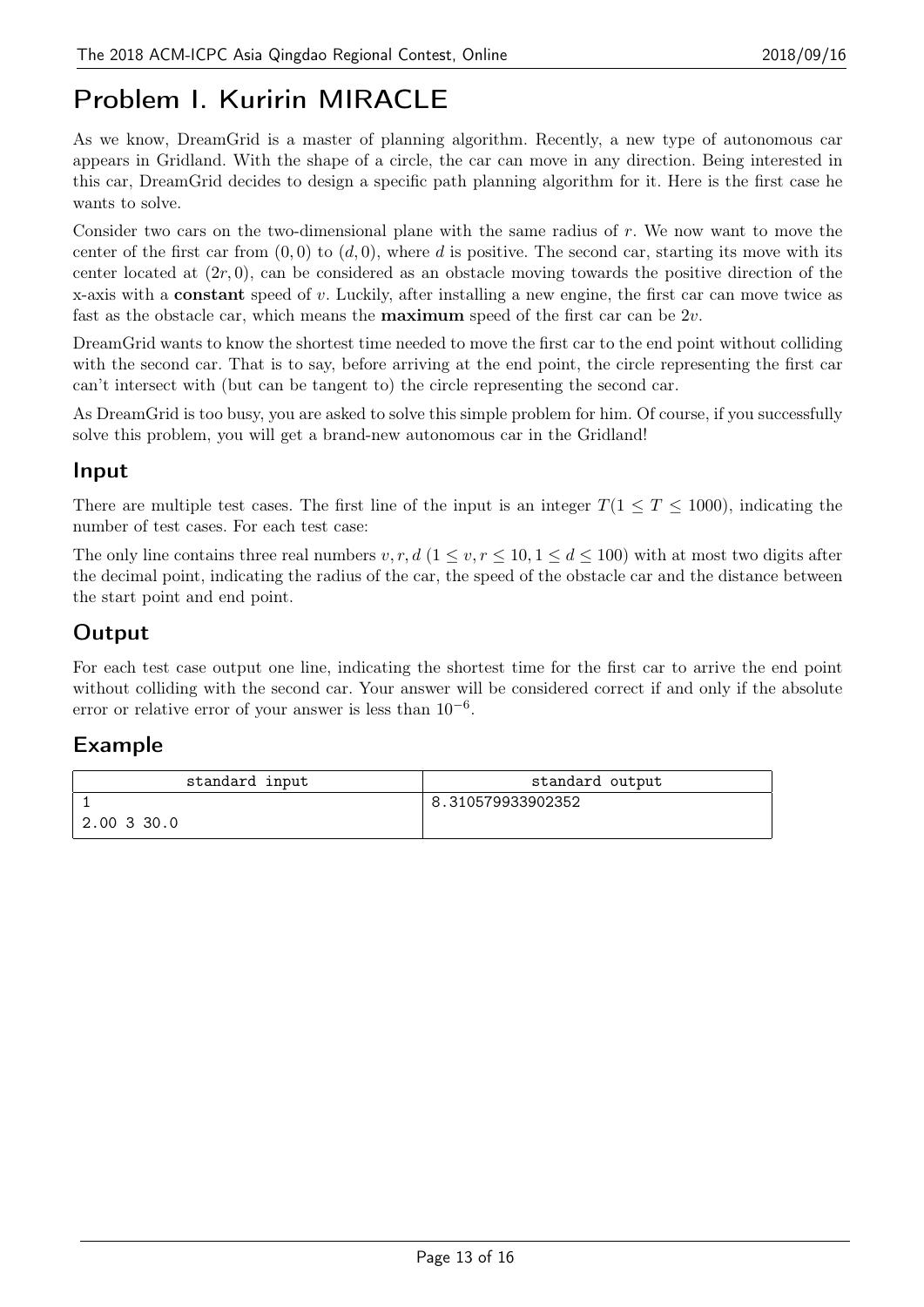# Problem J. Press the Button

BaoBao and DreamGrid are playing a game using a strange button. This button is attached to an LED light (the light is initially off), a counter and a timer and functions as follows:

- When the button is pressed, the timer is set to  $(v + 0.5)$  seconds (no matter what the value of the timer is before the button is pressed), where  $v$  is a given integer, and starts counting down;
- When the button is pressed with the LED light off, the LED light will be lit up;
- When the button is pressed with the LED light on, the value of the counter will be increased by 1;
- When the timer counts down to 0, the LED light turns off.

During the game, BaoBao and DreamGrid will press the button periodically. If the current real time (that is to say, the time elapsed after the game starts, NOT the value of the timer) in seconds is an integer and is a multiple of a given integer *a*, BaoBao will immediately press the button *b* times; If the current time in seconds is an integer and is a multiple of another given integer *c*, DreamGrid will immediately press the button *d* times.

Note that

- 0 is a multiple of every integer;
- Both BaoBao and DreamGrid are good at pressing the button, so it takes no time for them to finish pressing;
- *•* If BaoBao and DreamGrid are scheduled to press the button at the same second, DreamGrid will begin pressing the button *d* times after BaoBao finishes pressing the button *b* times.

The game starts at 0 second and ends after *t* seconds (if the button will be pressed at *t* seconds, the game will end after the button is pressed). What's the value of the counter when the game ends?

#### Input

There are multiple test cases. The first line of the input contains an integer *T* (about 100), indicating the number of test cases. For each test case:

The first and only line contains six integers *a*, *b*, *c*, *d*, *v* and  $t$  ( $1 \le a, b, c, d \le 10^6$ ,  $1 \le v, t \le 10^{12}$ ). Their meanings are described above.

### Output

For each test case output one line containing one integer, indicating the value of the counter when the game ends.

#### Example

| standard input | standard output |
|----------------|-----------------|
|                |                 |
| 8 2 5 1 2 18   |                 |
| 10 2 5 1 2 10  |                 |

#### **Note**

We now explain the first sample test case.

• At 0 second, the LED light is initially off. After BaoBao presses the button 2 times, the LED light turns on and the value of the counter changes to 1. The value of the timer is also set to 2.5 seconds. After DreamGrid presses the button 1 time, the value of the counter changes to 2.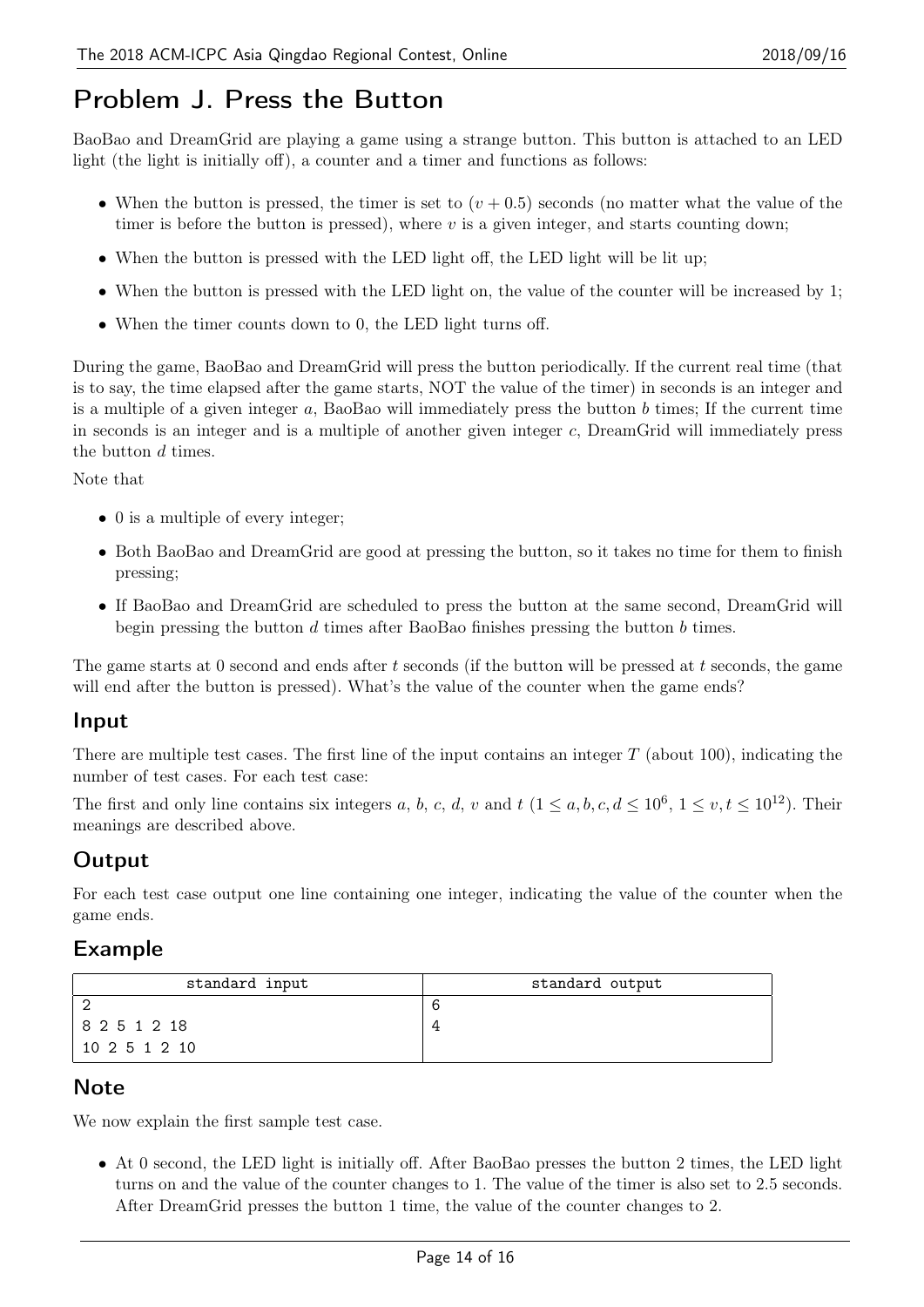- At 2.5 seconds, the timer counts down to 0 and the LED light is off.
- At 5 seconds, after DreamGrid presses the button 1 time, the LED light is on, and the value of the timer is set to 2.5 seconds.
- At 7.5 seconds, the timer counts down to 0 and the LED light is off.
- At 8 seconds, after BaoBao presses the button 2 times, the LED light is on, the value of the counter changes to 3, and the value of the timer is set to 2.5 seconds.
- At 10 seconds, after DreamGrid presses the button 1 time, the value of the counter changes to 4. and the value of the timer is changed from 0.5 seconds to 2.5 seconds.
- At 12.5 seconds, the timer counts down to 0 and the LED light is off.
- At 15 seconds, after DreamGrid presses the button 1 time, the LED light is on, and the value of the timer is set to 2.5 seconds.
- At 16 seconds, after BaoBao presses the button 2 times, the value of the counter changes to 6, and the value of the timer is changed from 1.5 seconds to 2.5 seconds.
- At 18 seconds, the game ends.